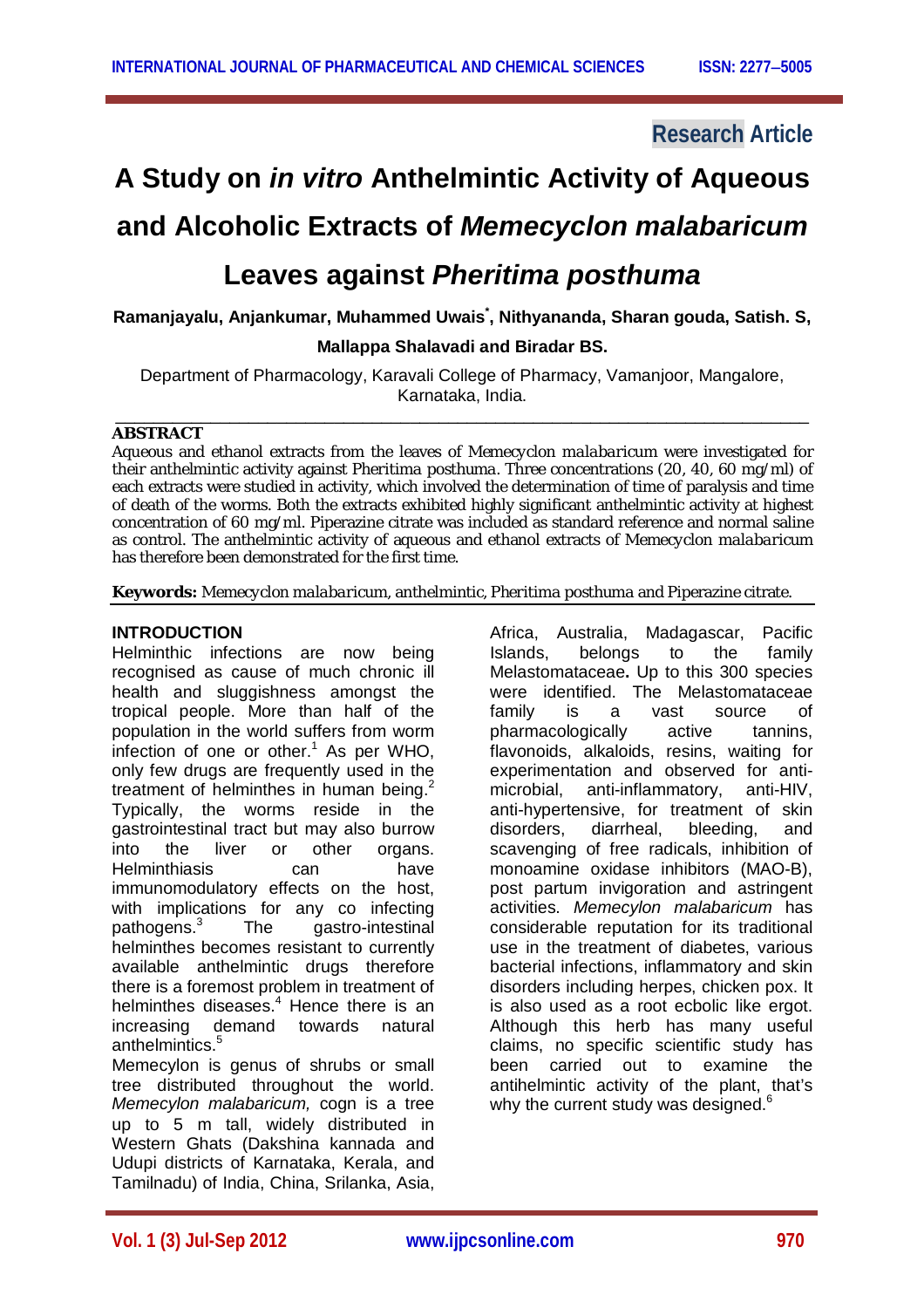#### **MATERIALS AND METHODS Plant material**

The leaves of *Memecyclon malabaricum* was collected from the local area of udupi and authenticated by botanist Prof. Ramakrishna Marati Pilikula Nisargadhama, Vamanjoor, Mangalore, Karnataka.

#### **Preparation of plant extract** *Aqueous extract preparation*

The crude aqueous extract of the leaves of *Memecyclon malabaricum* was prepared according to the standard methods. One hundred grams of the powdered plant material was mixed with 500 ml of distilled water in a 1 L flask and boiled for 1.5 h. It was allowed to cool to 40ºC and then filtered using whatman No.1 filter paper. The filtrate was then concentrated in a rotary evaporator and the extract stored at  $4^{\circ}$ C until required.<sup>7</sup>

#### *Ethanol extract preparation*

Powdered plant material was exhaustively extracted with ethanol in a Soxhlet apparatus. The crude ethanol extract was evaporated to dryness and stored at 4ºC until used. The extract yield (% w/w) from the plant material was recorded. $8$ Both extracts were dried at 40-60ºC.

#### **Phytochemical analysis**

Various Phytochemical examinations were conducted for both aqueous and ethanol extracts of *Memecyclon malabaricum*  leaves and they show the presence of the tannins, saponins, carbohydrates and glycosides.

#### **Worms Collection and Authentication**

Indian earthworm *Pheritima posthuma*  (Annelida) were collected from the water logged areas of soils from udupi, Karnataka. Indian earthworms are identified at Department of Zoology,St. Raymonds science college Vamanjoor, Mangalore, Karnataka.

#### **Anthelmintic activity**

*Pheritima posthuma* is commonly known as earthworms were collected (due to its anatomical and physiological resemblance with the intestinal roundworm parasites of

human being) from water Anthelmintic activity was carried out on adult earthworm, *Pherithema posthuma*. Ten groups were made, each containing six adult earthworms of approximately equal size. The solutions of aqueous extract and ethanol extract were made in the concentrations of 20, 40, 60 mg/ml in normal saline and Piperazine citrate were made in concentration of 10 mg/ml. Groups of earthworms were released into 10 ml of desired formulations as made above, and one group was treating as control in normal saline. The observation was made for the time taken to cause paralysis and death of individual worms. Paralysis was said to occur when the worms did not move even in normal saline. Death was concluded when the worms lost their motility followed with fading away of their body colours<sup>9</sup>.

#### **Table 1: Phytochemical analysis for both aqueous and ethanol extracts of**  *Memecyclon malabaricum*

| S. No | <b>Constituent</b> | Observation |            |  |  |
|-------|--------------------|-------------|------------|--|--|
|       |                    | <b>AMC</b>  | <b>EMC</b> |  |  |
|       | Glycosides         |             |            |  |  |
|       | Tannins            |             |            |  |  |
|       | Saponins           |             |            |  |  |
|       | <b>Sterols</b>     |             |            |  |  |
| 5     | Phenol             |             |            |  |  |
|       | Flavonoids         |             |            |  |  |
| .     | .                  |             |            |  |  |

Aqueous extract of *Memecyclon malabaricum* EMM= Ethanol extract of *Memecyclon malabaricum*

#### **Statistical Analysis**

All the data are expressed in mean±SEM. The significance of differences in means between control and treated worms for different parameters was determined by One-way analysis of variance (ANOVA) followed by Dunnett's multiple comparison test. The minimum level of significance was fixed at p<0.05.

#### **RESULTS AND DISCUSSION**

Aqueous and ethanol extracts were used to evaluate anthelmintic activity has shown dose dependant activity. The Mean±SEM. values were calculated for each extracts. The result of anthelmintic activity on earthworm *pheritima posthuma* was given in table 2, reveal that, the 40 and 60 mg/ml concentration used for both aqueous and ethanol extracts have shown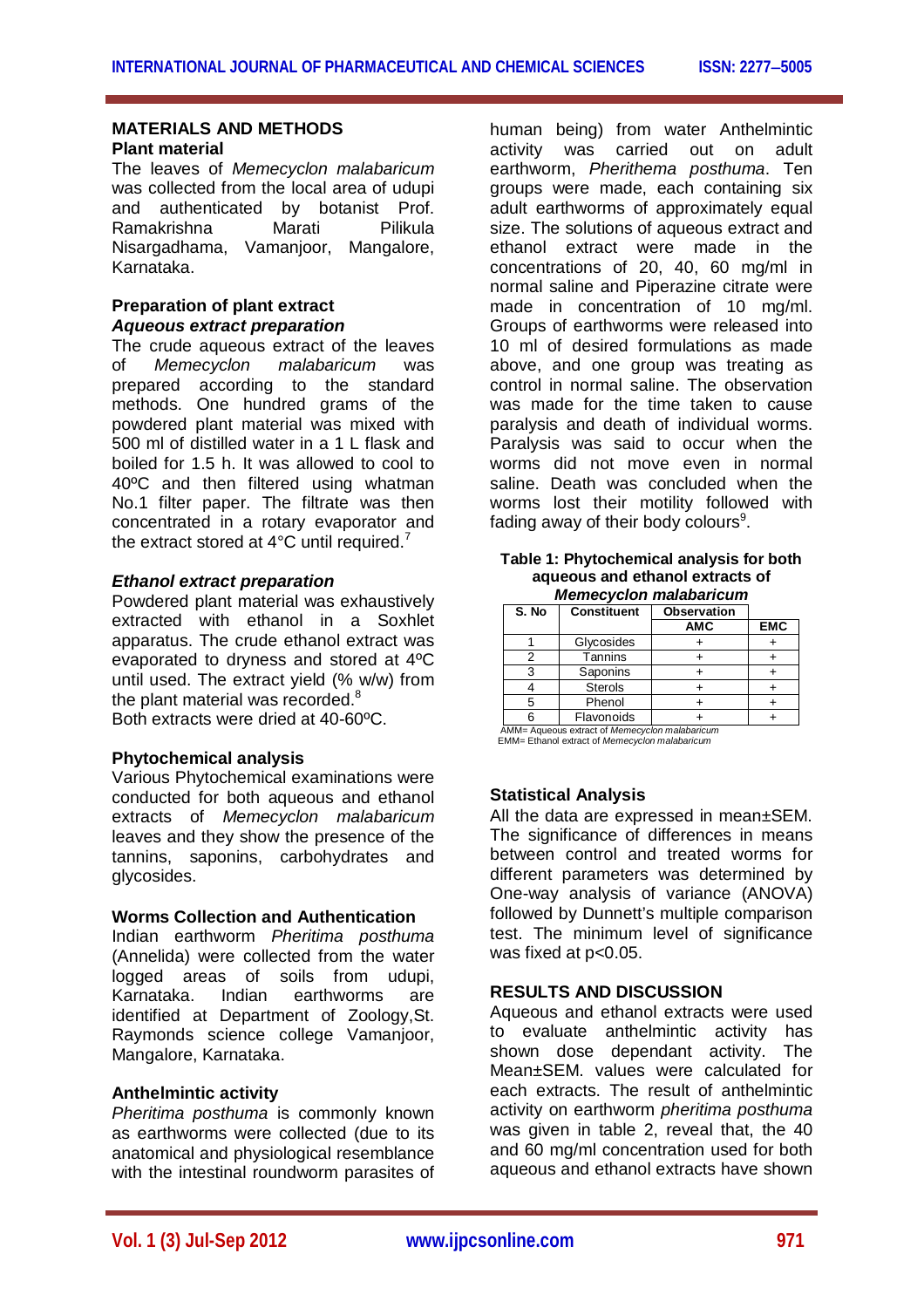paralysis and death of earthworms significantly (*p*<0.001) when compared with Piperazine citrate as reference.

Piperazine citrate shows its action by increasing chloride ion conductance in worm muscle membrane produces hyperpolarisation and reduced excitability that leads to muscle relaxation and flaccid paralysis<sup>10</sup>. The aqueous extract of leaves of *Memecyclon malabaricum* not only demonstrated paralysis, but also caused death of worms especially at higher concentration of 40 and 60 mg/ml, in shorter time as compared to reference drug. Phytochemical analysis of the crude extracts revealed the presence of tannins among the other chemical constituent within them, tannins were shown to produce anthelmintic activities<sup>11</sup>. Some synthetic phenolic anthelmintics e.g. niclosamide, oxyclozanide, bithionol etc., are reported to interfere with energy generation in helminth parasites by uncoupling oxidative phosphorylation<sup>12</sup>. It is possible that tannins presence in both aqueous and ethanol extract of *Memecyclon malabaricum* produced similar effects. Another possible anthelmintic effect is that they can bind to free proteins in the gastrointestinal tracts of host animal or glycoprotein on the cuticle of the parasite and may cause death $13,14$ 

In conclusion, both aqueous and ethanol extract of leaves of *Memecyclon malabaricum* have a potent anthelmintic activity when compared with conventionally used drug like Piperazine citrate. Further studies using in vivo model are required to find out and to establish effectiveness and pharmacological rationale for the use of leaves as anthelmintic drug and isolate active constituent from extracts to establish(s) mechanism of action.

#### **ACKNOWLEDGEMENT**

Authors are thankful to Dr. V B Narayanaswamy, Principal, Karavali College of Pharmacy, Mangalore for providing all facilities for research purposed.



#### **Death [AMM]**

All the values are expressed as mean±SEM, n=6, **\*\*\****p*<0.001 (One way Analysis of Variance [ANOVA] followed by multiple comparison Dunnett's test) as compared to standard group. AMC= Aqueous extract of *Memecyclon malabaricum*, EMC= Ethanol extract of *Memecyclon malabaricum*, PC= Piperazine citrate.

**Fig. 1: Anthelmintic activity of aqueous and ethanol extracts of** *Memecyclon malabaricum* **against** *Pheritima posthuma*